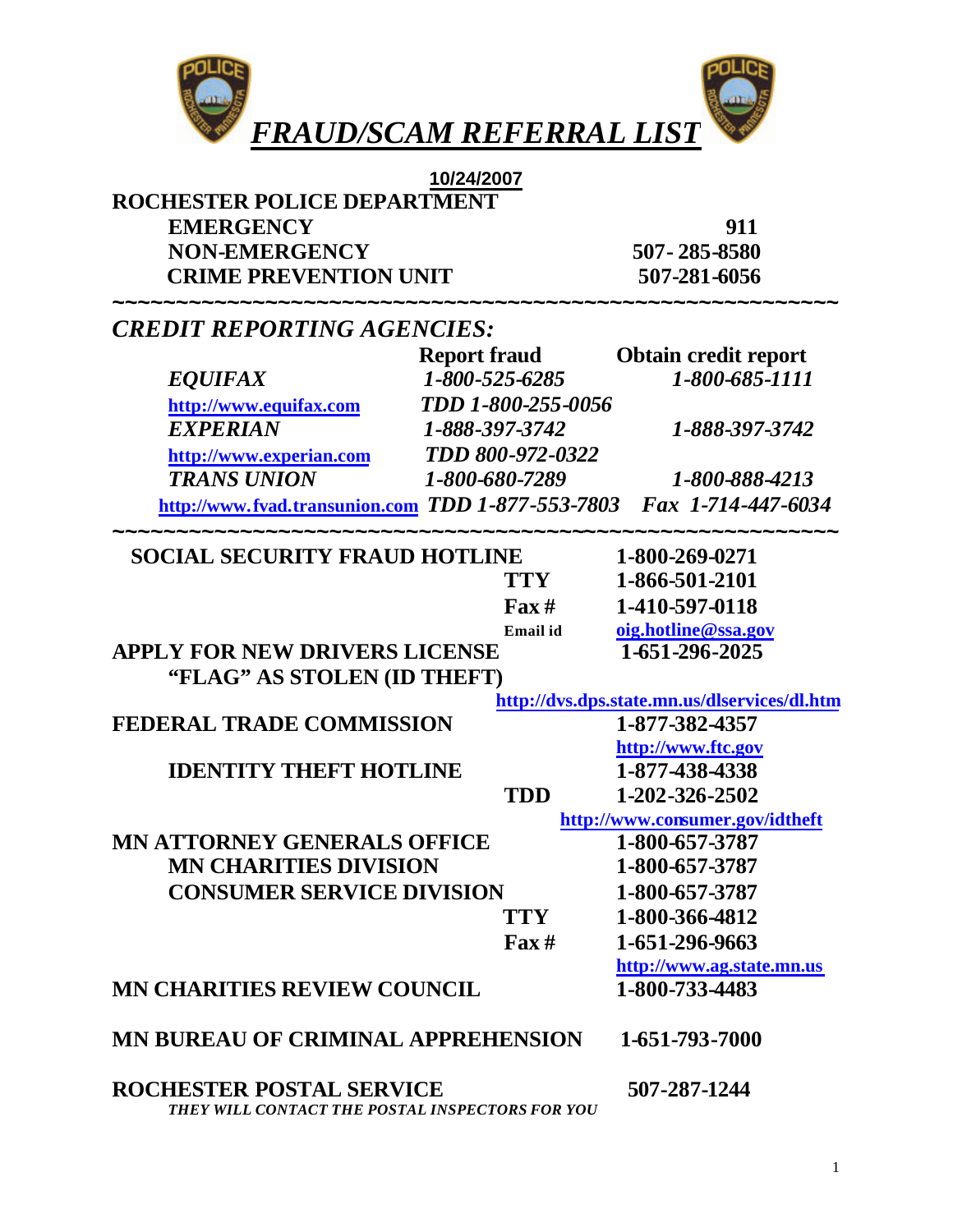# **US POSTAL SERVICE FRAUD** 1-800-372-9347<br> **1-888-877-7644**<br> **1-888-877-7644 COMPLAINT LINE CRIMINAL INVESTIGATIONS 1-877-876-2455**

**<http://www.framed.usps.com/postalinspectors>**

| <b>USA BETTER BUSINESS BUREAU</b>                                            | 1-800-646-6222                                   |
|------------------------------------------------------------------------------|--------------------------------------------------|
| <b>MN BETTER BUSINESS BUREAU</b>                                             | http://www.bbb.org<br>1-800-955-5100             |
| <b>MN DEPT. OF COMMERCE</b>                                                  | 1-651-296-2135                                   |
| <b>NATIONAL FRAUD INFORMATION CENTER</b>                                     | 1-800-876-7060                                   |
| For Internet fraud (online fraud)                                            | http://www.fraud.org                             |
| <b>NATIONAL CHECK FRAUD SERVICE</b>                                          | 1-843-571-2143                                   |
| STOLEN CHECKS CALL THE CHECK VERIFICATION SERVICES:                          |                                                  |
| <b>TELECHECK</b>                                                             | 1-800-710-9898                                   |
| <b>CHECKRITE</b>                                                             | 1-800-766-2748                                   |
| CERTEGY, INC.                                                                | 1-800-437-5120                                   |
| <b>CHEXSYSTEMS</b>                                                           | 1-800-428-9623                                   |
| <b>INTERNATIONAL CHECK SERVICES</b>                                          | 1-800-631-9656                                   |
| <b>SCAN</b>                                                                  | 1-800-262-7771                                   |
| <b>NATIONAL WHITE COLLAR CRIME CENTER</b>                                    |                                                  |
| <b>COMPUTER CRIMES</b>                                                       | 1-800-221-4424                                   |
|                                                                              | http://www.nw3c.org                              |
| TRAILBLAZER HEALTH ENTERPRISES, INC.<br><b>MEDICARE PART B FRAUD UNIT</b>    | 1-800-492-4795                                   |
| PRIVACY RIGHTS CLEARINGHOUSE                                                 | http://www.privacyrights.org                     |
| <b>INTERNET FRAUD COMPLAINT CENTER</b>                                       | http://www.ifccfbi.gov                           |
| <b>SCAM WATCH</b>                                                            | http://www.scamwatch.com                         |
| <b>INTERNATIONAL ASSOCIATION OF</b><br><b>FINANCIAL CRIMES INVESTIGATORS</b> | http://www.iafci.org/resources/idtheft           |
| <b>ANTI-PHISHING WORKING GROUP</b>                                           | reportphishing@antiphishing.org                  |
| <b>FBI (FEDERAL BUREAU OF INVESTIGATION) TIPSHEET</b>                        |                                                  |
|                                                                              | 1-202-324-3000                                   |
|                                                                              | http://www.fbi.gov/contact/fo/norfolk/1999/ident |

2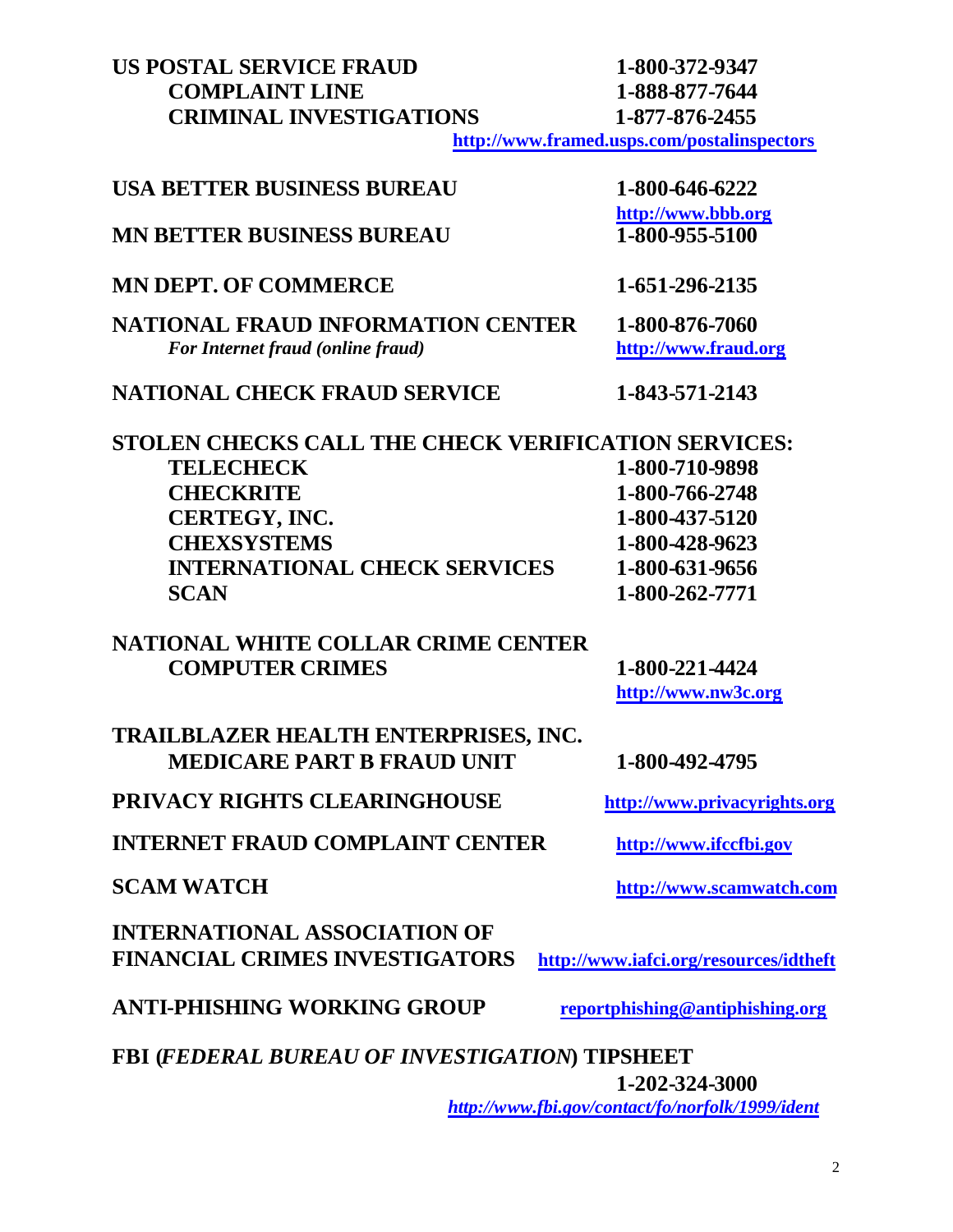**US SECRET SERVICE 1-651-348-1800 FAX 1-612-348-1807 <http://www.treas.gov/usss>**

| INTERNAL REVENUE SERVICE     |                |
|------------------------------|----------------|
| <b>TROUBLE FILING</b>        | 1-877-777-4778 |
| WHEN SOMEONE ASSUMES YOUR ID | 1-800-829-0433 |

**NAT'L. ASSOC. OF BDS. OF PHARMACY 1-847-698-6227**

**<http://www.napb.net>**

## **MEDICARE & MEDICAID FRAUD 1-800-447-8477**

 **<http://oig.hhs.gov/hotline.html>**

## **STOLEN PASSPORT 1-202-647-0518**

 **[http://www.travel.state.gov/passport\\_services.html](http://www.travel.state.gov/passport_services.html)**

## **TO REMOVE A NAME FROM THE MAJORITY OF NATIONAL MAILING LISTS AND PHONE LISTS WRITE TO:**

**~~~~~~~~~~~~~~~~~~~~~~~~~~~~~~~~~~~~~~~~~~~~~~~~~~~~~~~~~**

*MAIL PREFERENCE SERVICE % DIRECT MARKETING ASSOCIATION P.O. BOX 643 CARMEL, NY 10512-0643*

*TELEPHONE PREFERENCE SERVICE % DIRECT MARKETING ASSOCIATION P.O. BOX 643 CARMEL, NY 10512-0643*

**<http://www.the-dma.org>**

## **~~~~~~~~~~~~~~~~~~~~~~~~~~~~~~~~~~~~~~~~~~~~~~~~~~~~~~~~ TO REMOVE YOUR E-MAIL ADDRESS FROM MANY NATIONAL DIRECT E-MAIL LIST VISIT****<http://www.e-mps.org> ~~~~~~~~~~~~~~~~~~~~~~~~~~~~~~~~~~~~~~~~~~~~~~~~~~~~~~~~~ DO NOT CALL (MN Commerce Dept.) 1-800-921-4110 <http://165.193.128.51/dms/nocall/nocallregisterstart.asp> NATIONAL DO NOT CALL REGISTRY 1-888-382-1222 TTY 1-866-290-4236 <http://www.donotcall.gov> ~~~~~~~~~~~~~~~~~~~~~~~~~~~~~~~~~~~~~~~~~~~~~~~~~~~~~~~~~ TO OPT-OUT FROM HAVING PRE-APPROVED CREDIT OFFERS SENT TO YOU FOR 2 YEARS CALL: 1-888-567-8688**

**~~~~~~~~~~~~~~~~~~~~~~~~~~~~~~~~~~~~~~~~~~~~~~~~~~~~~~~~~**